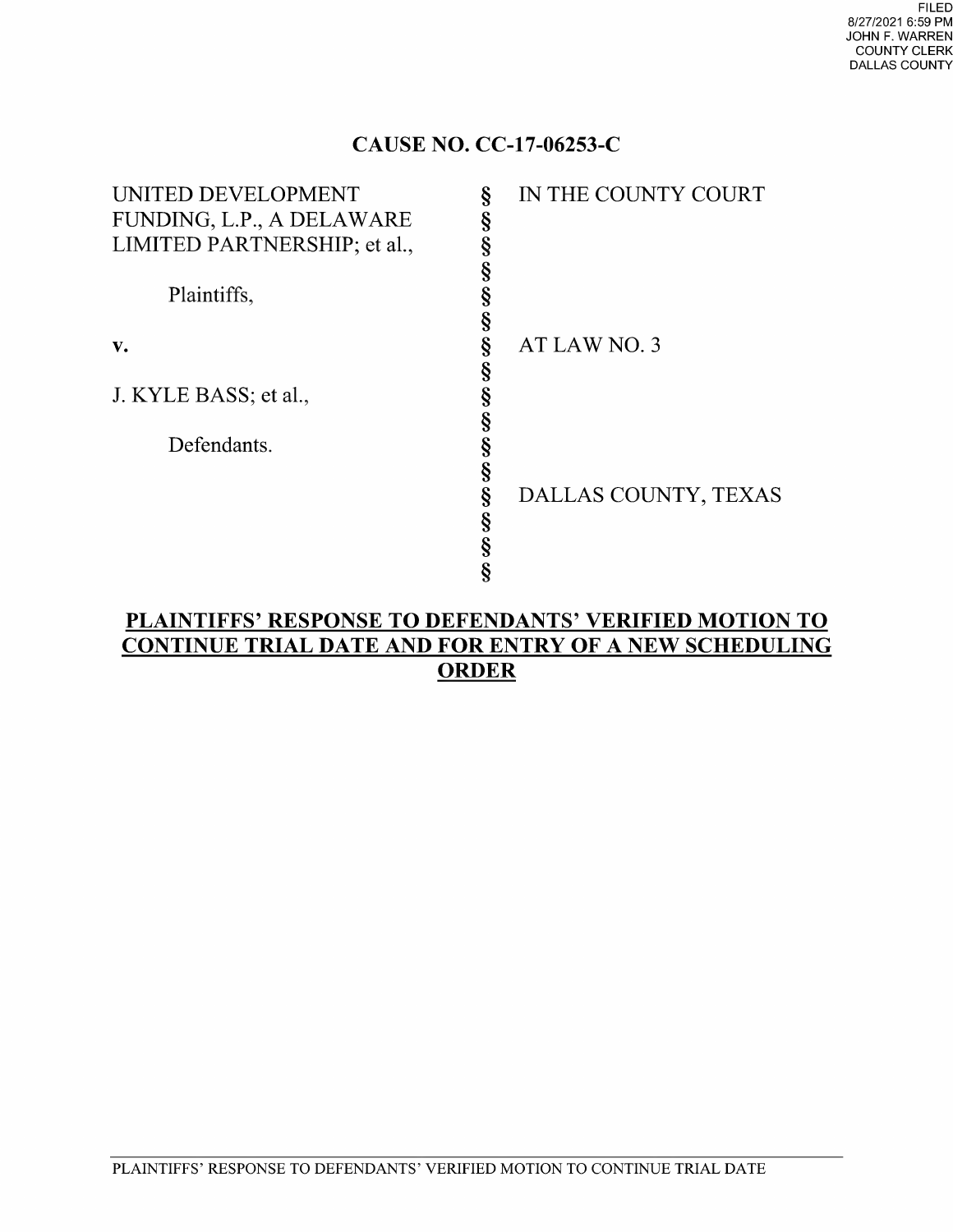#### TABLE OF CONTENTS

| I.   |                |                                                                                                                                                                                             |
|------|----------------|---------------------------------------------------------------------------------------------------------------------------------------------------------------------------------------------|
| II.  |                | THE TIMING OF UDF'S PRODUCTIONS IN THIS CASE IS A                                                                                                                                           |
|      | $A_{\cdot}$    | The pace of UDF's production in this case has been twenty-                                                                                                                                  |
|      | <b>B.</b>      | Hayman's unfocused fishing expedition is designed to make it                                                                                                                                |
|      | $\mathbf{C}$ . |                                                                                                                                                                                             |
|      | D.             | The Whitley Penn email production is a result of Hayman's<br>failure to honor its agreement to provide focused search terms,<br>forcing UDF to expend significant time and resources on the |
|      | Ε.             |                                                                                                                                                                                             |
|      | F.             |                                                                                                                                                                                             |
| III. |                | THE TRIAL DATE SHOULD BE RESET ONLY ONCE AND TO A                                                                                                                                           |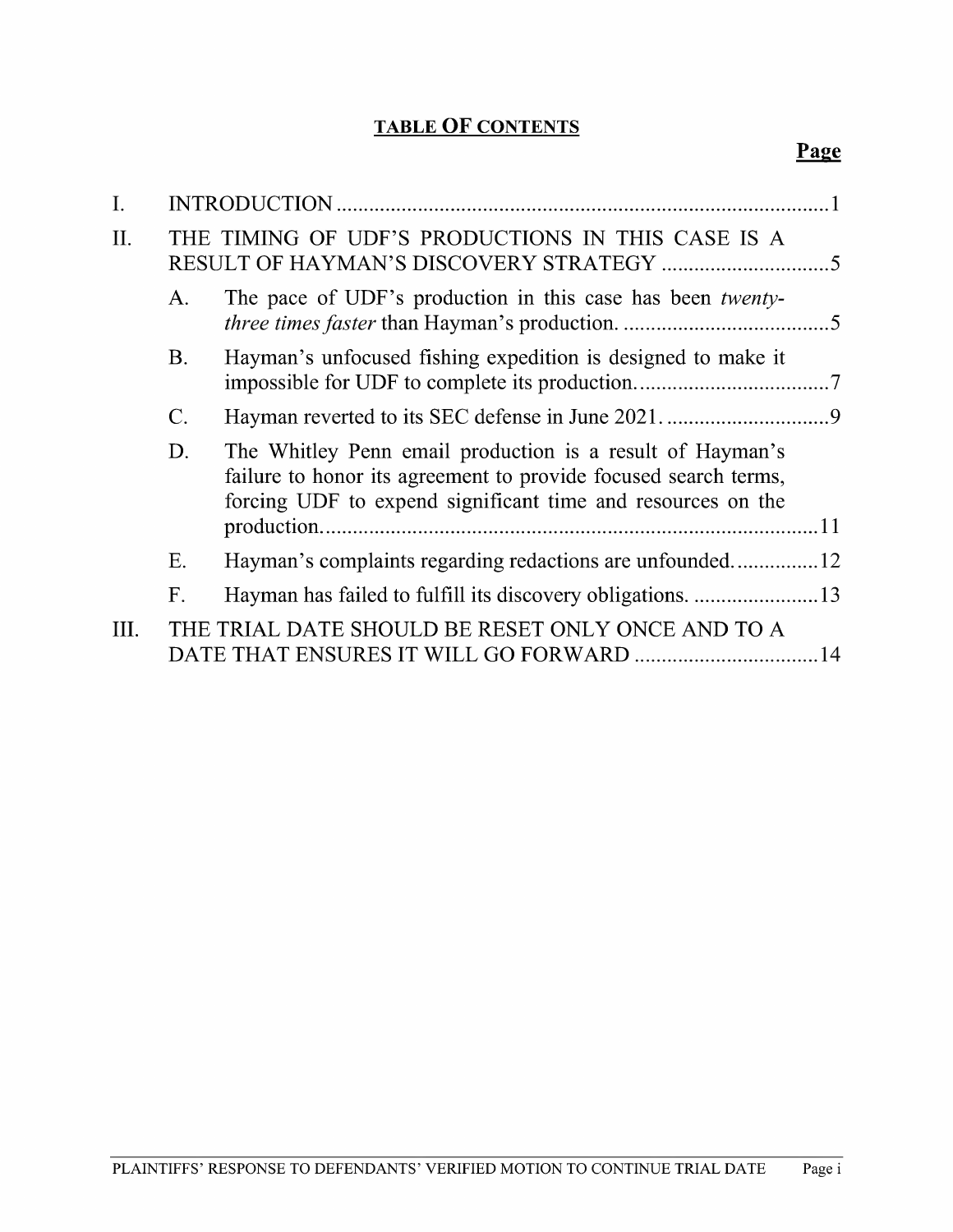#### I. INTRODUCTION

On December 10, 2015, Hayman launched a vicious, predatory "short and distort" attack on UDF, for the sole purpose of lining Hayman's desperate pockets with money. Hayman falsely told the world UDF was a worthless Ponzi scheme on the verge of collapse, while concealing from the world Hayman's plan to drive UDF into bankruptcy and acquire UDF's "well-positioned assets" at a discount through Hayman's "Distressed Debt Opportunity Fund." Hayman made extreme efforts to get its Ponzi story out to the world in a way that would cause the most harm to UDF.

UDF brought this action on November 28, 2017, seeking redress for the devastating and intended harm Hayman's illegal attack caused. On August 21, 2019, a unanimous panel of the Fifth District Court of Appeals found UDF had far exceeded the evidentiary showing necessary to establish a prima facie case that Hayman engaged in an illegal short and distort scheme whereby Hayman widely disseminated false information about UDF's business in order to destroy UDF and enrich Hayman by over \$100 million.

This case was remanded to the trial court on April 27, 2020. Since then, UDF has uncovered a mountain of evidence to further support its claims, including express documentation of Hayman's plan to "Drive [UDF's] stock to zero," "Push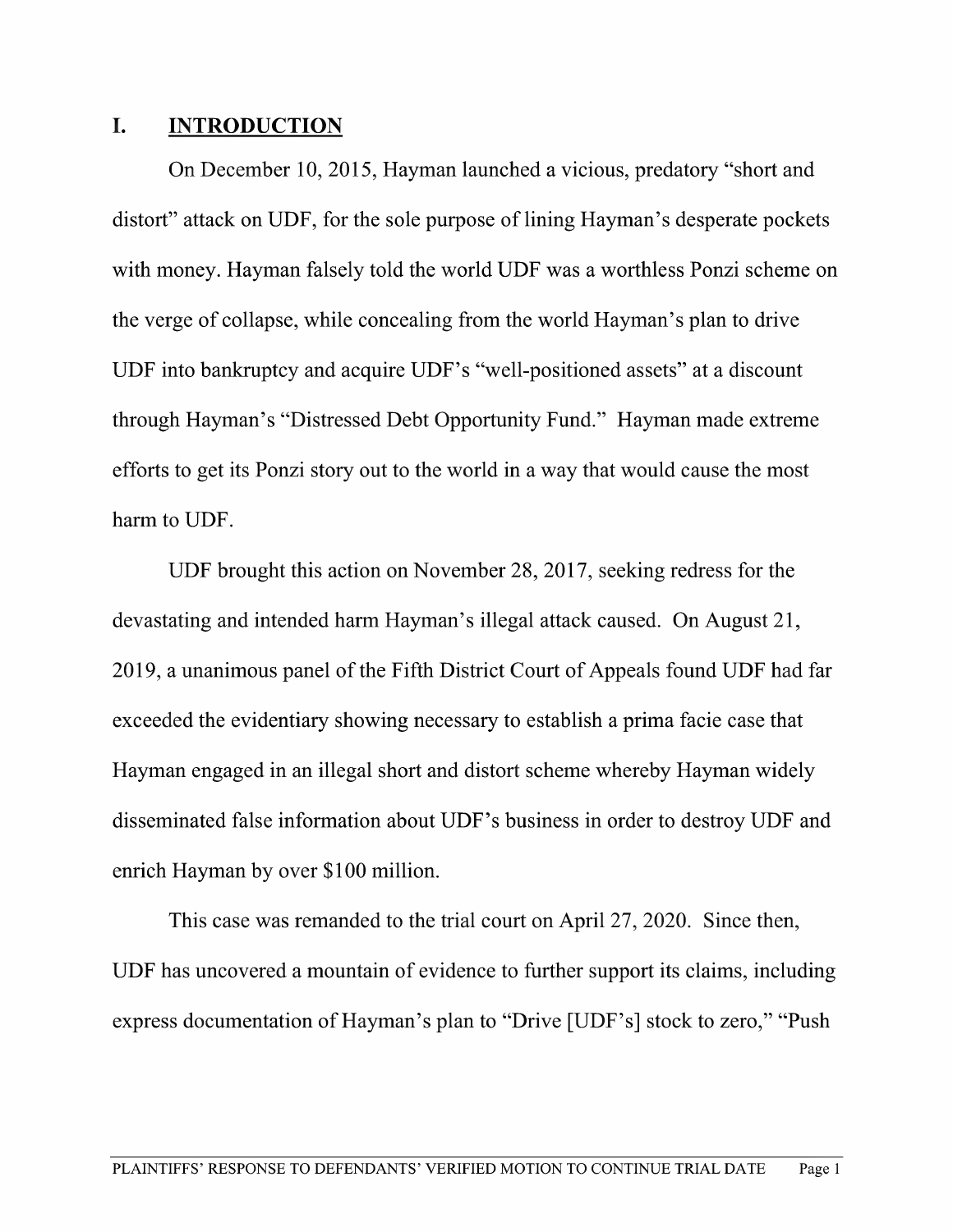regulatory bodies [SEC, FBI] to act," and "prevent UDF from obtaining an auditor."

On June 30, 2020, the Court ordered this case set for trial on January 18, 2022. The Court indicated that the date would be firm, and that the parties should be prepared to proceed on that date With no continuance. UDF took the Court seriously and has dedicated its time and energy to diligently preparing its case for trial, including taking necessary depositions, so that it may finally have its day in court.

In contrast, the simple truth is that Hayman is afraid to try this case and Will do anything to avoid, delay, frustrate and prevent UDF from having its day in court. From inception, Hayman has pursued a variety of delay tactics including: filing a TCPA motion and appealing its loss all the way to the Texas Supreme Court; inundating UDF with over <sup>1200</sup> document requests; attempting to disqualify UDF's counsel; serving dozens of deposition notices and subpoenas which, after UDF worked with Hayman on dates, Hayman abruptly cancelled; interfering with UDF's discovery, including failing to comply with a court order to search for documents related to UDF; continually moving the goalposts on What discovery Hayman claims it needs to defend this case, to ensure that UDF can never comply with Hayman's ever-changing and voluminous requests, and finally,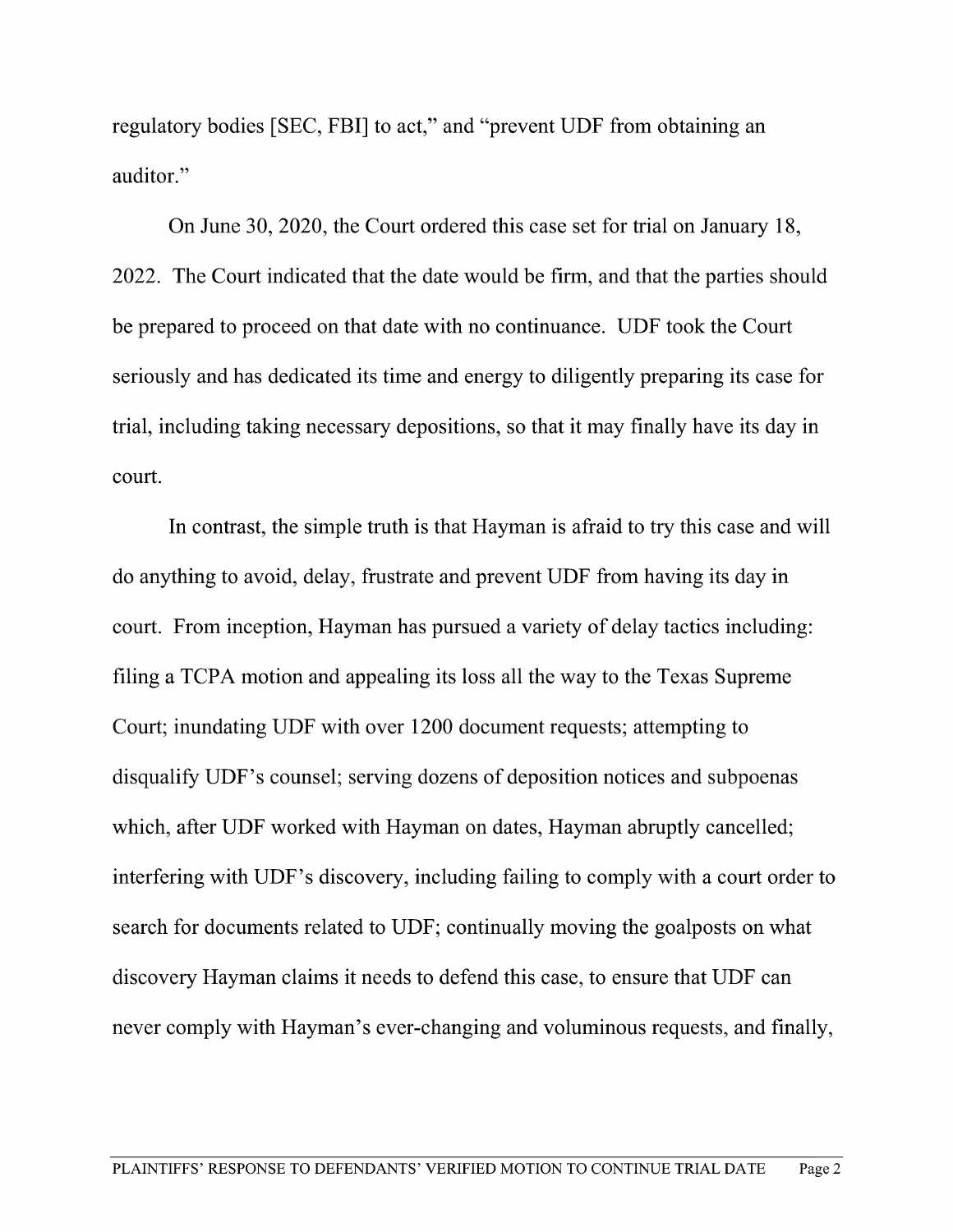claiming Hayman cannot take a single deposition without yet even more documents.

When Hayman told the world UDF was a worthless "billion dollar Ponzi scheme"—"one of the largest Ponzi-schemes in Texas history"—Hayman claimed to have done "extensive," "brilliant" research "spanning two years" and Hayman claimed it understood UDF's business better than UDF. Hayman never expressed any need to even speak to UDF, let alone see any additional documents before spreading its Ponzi story to everyone who would listen. Yet Hayman now tells this Court that sixteen months after remand, with the vast resources of four law firms, Hayman has been unable to take a single deposition because even after receiving over a million pages of documents (with another million to be produced shortly), Hayman is "not ready" to take depositions of anyone—not UDF, not even a single third party. Hayman's excuses for failing to take a single deposition in sixteen months are just that—excuses. Hayman's actions are all part of its strategy to use incomplete discovery as a reason to delay trial in this case for as long as the Court lets it.

Hayman's Motion to Continue Trial Date and Supplement to Their Motion to Continue (collectively "Motion") creates a false narrative regarding discovery in this case in an effort to divert the blame for Hayman's utter and complete failure to take a single deposition. Hayman claims it is being "ambushed" by UDF's "late"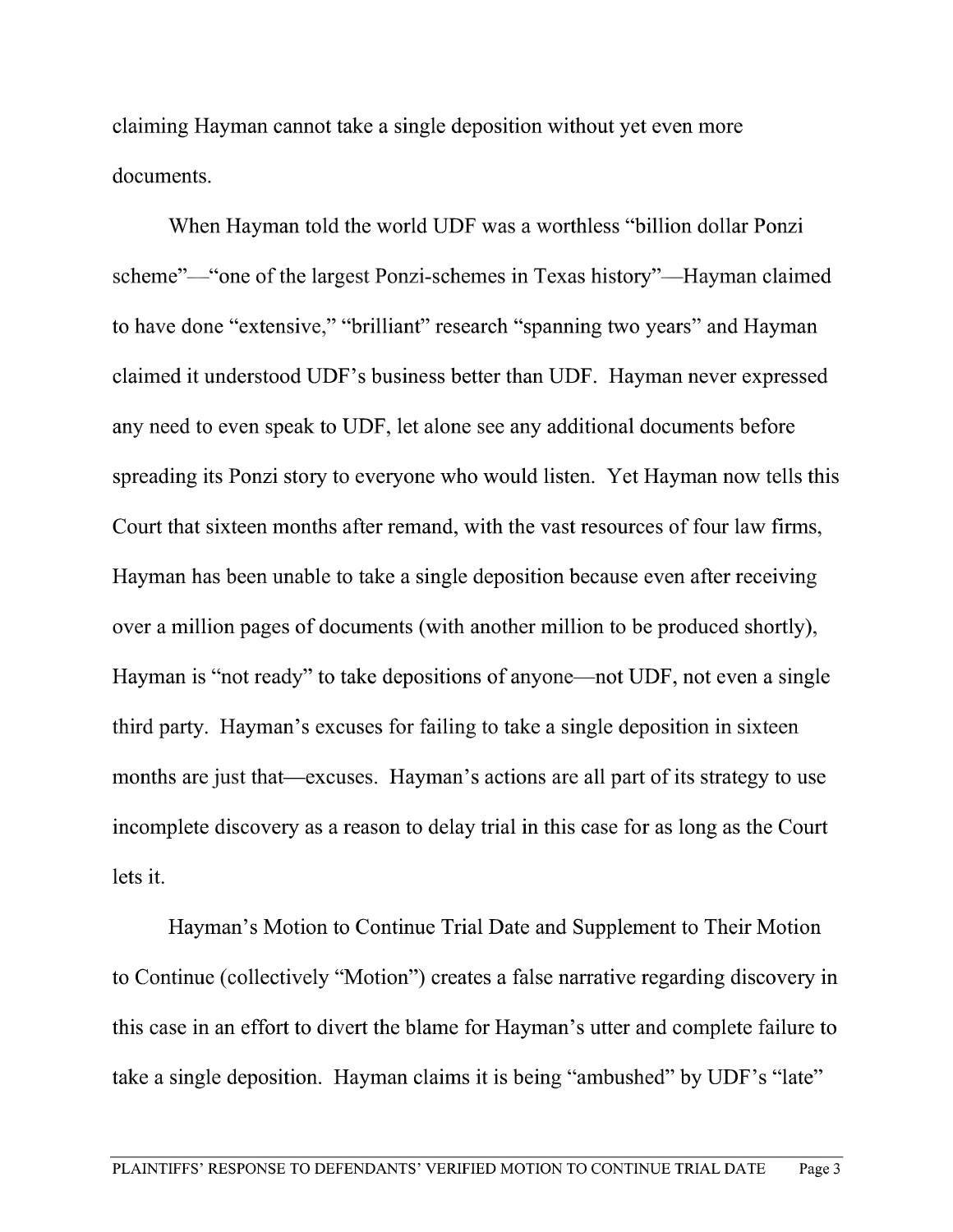productions of documents. But Hayman has only itself to blame for the timing of such productions. In reality, UDF has acted diligently and properly in all aspects of discovery, producing vast collections of documents at twenty-three times the pace of Hayman's production efforts. And UDF has pushed forward with depositions, even though it has not received all of the documents that Hayman owes UDF under the Court's order, and even though Hayman has not honored numerous promises and agreements it made to provide discovery.

Hayman has failed to show good cause to continue the trial. Despite, this failing, UDF is amenable to a single trial continuance with the limitations discussed below—the use of document discovery as an excuse to delay depositions and trial must stop. UDF's concern is that Hayman's Motion will be the first of many requests for continuances to come. Hayman has failed to make any good faith proposal to finish its never-ending discovery requests with what should be final, narrowly tailored document discovery. Rather, by all indications, Hayman intends to continue down the path of making outrageous discovery demands that would take years to fulfill, all in an effort to avoid letting a jury decide this case.

Consequently, any trial continuance must provide a method by which Hayman must bring its discovery demands to an end in a reasonable fashion so that UDF can proceed with its case without yet another delay. The Court should address not just Hayman's stated need for more time, but also UDF's concern that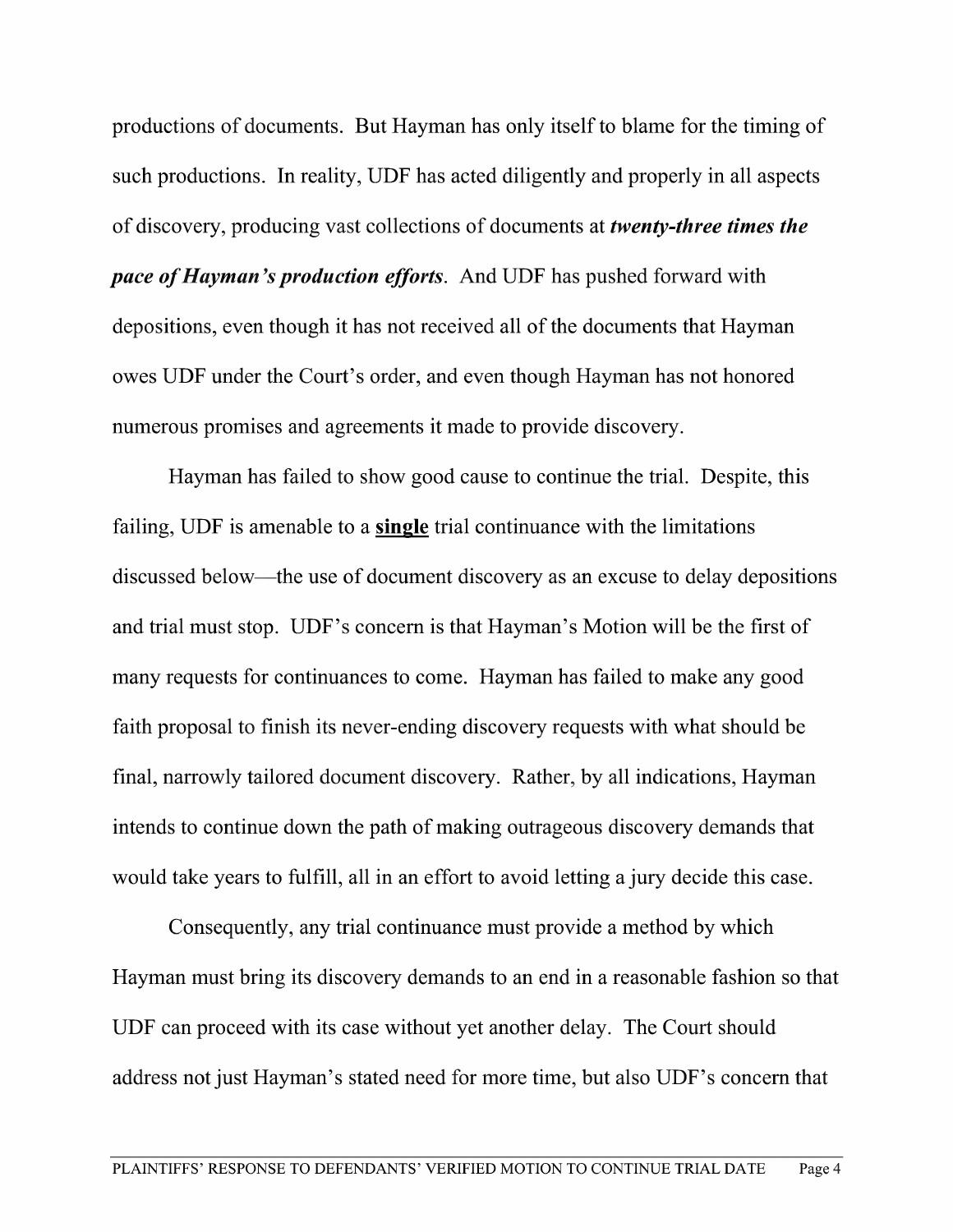Hayman will continue to misuse discovery as tactic to seek continuances of the trial seriatim. In attacking UDF, Hayman boasted that it had proof that UDF's business was a Ponzi scheme and, after four years of litigation, it is high time that UDF is allowed its day in court.

# II. THE TIMING OF UDF'S PRODUCTIONS IN THIS CASE IS A RESULT OF HAYMAN'S DISCOVERY STRATEGY

### A. The pace of UDF's production in this case has been *twenty-three* times faster than Havman's production.

The main excuse Hayman offers for its failure to take a single deposition in this case is that UDF has not produced documents quickly enough. Thus, as an initial matter, UDF must dispel any notion that it has not worked diligently to provide massive document productions in this case. In fact, the size ofUDF's production dwarfs that of Hayman, and UDF had produced documents at a far faster pace.

In the 16 months since this case was remanded to the trial Court, Hayman has produced 21,311 documents, totaling 79,321 pages, and still has substantial document production obligations outstanding.<sup>1</sup> Hayman insisted throughout this period that it could not review and produce its documents any faster. In contrast, during this same time period, UDF reviewed and produced 91,371 documents

<sup>&</sup>lt;sup>1</sup> The facts in this Response are supported by the Declaration of Ellen Cirangle in Support of Response to Hayman's Motion to Continue Trial ("Cirangle Dec.").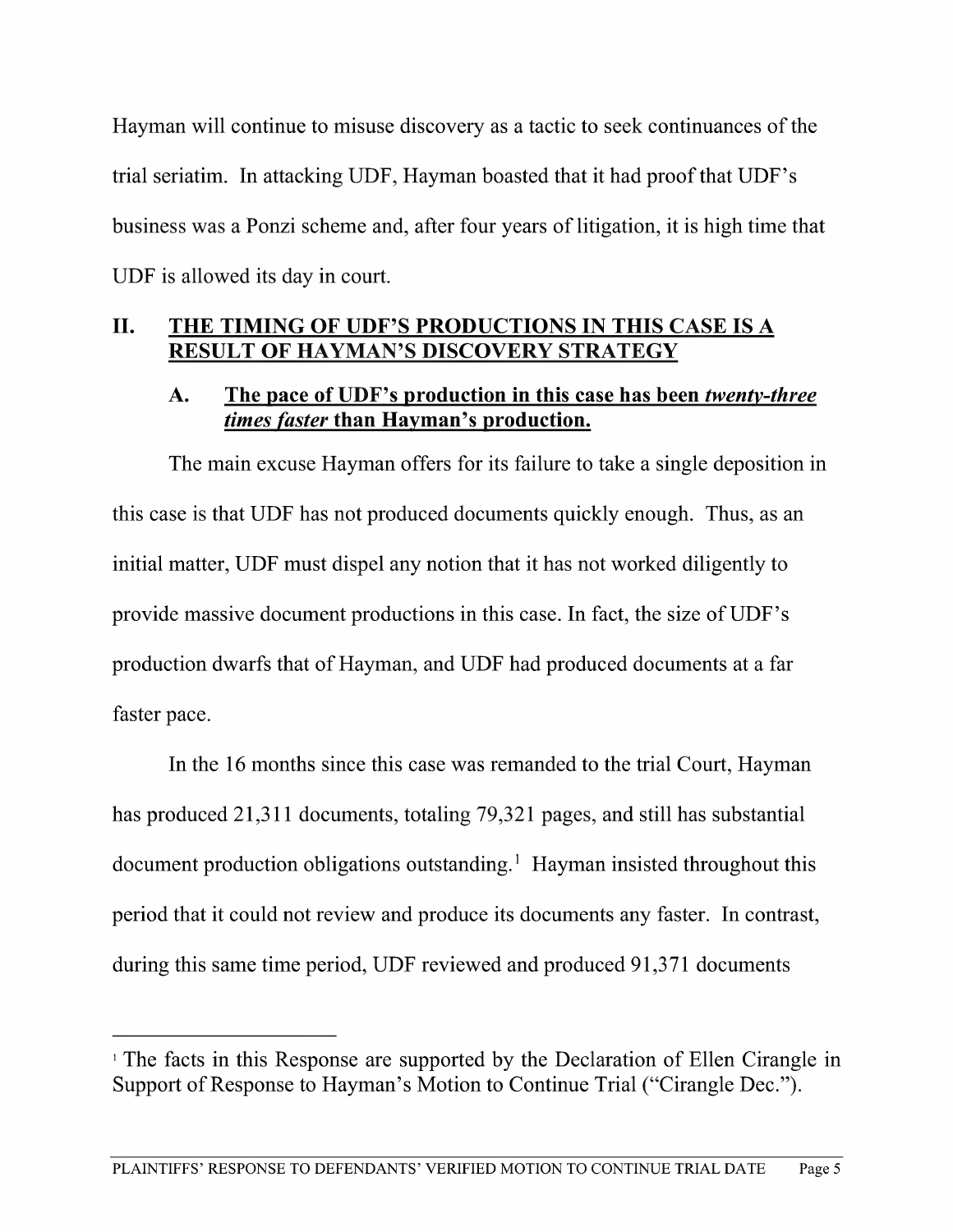totaling 939,291 pages, with an additional approximately 111,372 documents estimated to be over 900,000 pages being produced September 15. Thus, by September 15, UDF will have produced approximately 202,743 documents, totaling approximately 1,839,291 pages. Thus, by page count volume,  $UDF$  will have produced more than 23 times what Hayman has produced during the same *time period.*<sup>2</sup> And Hayman has claimed that it was unduly burdensome for Hayman to move any faster with its production.

In short, Hayman's complaints regarding the speed of UDF's productions are disproven by Hayman's own stated ability to review and produce documents in this case. The reality is that UDF has provided its production in a timeframe that is 23 times faster than what Hayman has stated would be possible.

To the extent Hayman argues about email, Hayman also gets that wrong. Hayman states UDF has produced "8000 emails" (Motion, at 16) but UDF has produced over 17,000 emails, with another approximately 35,000 emails to be produced in mid-September. UDF has also worked to review and produce tens of thousands of more emails in the possession of its accountants. In contrast, Hayman has produced 9,329 emails.

That does not even include large additional productions from UDF's accountants that UDF had to review to extract tax information and then produce to Hayman.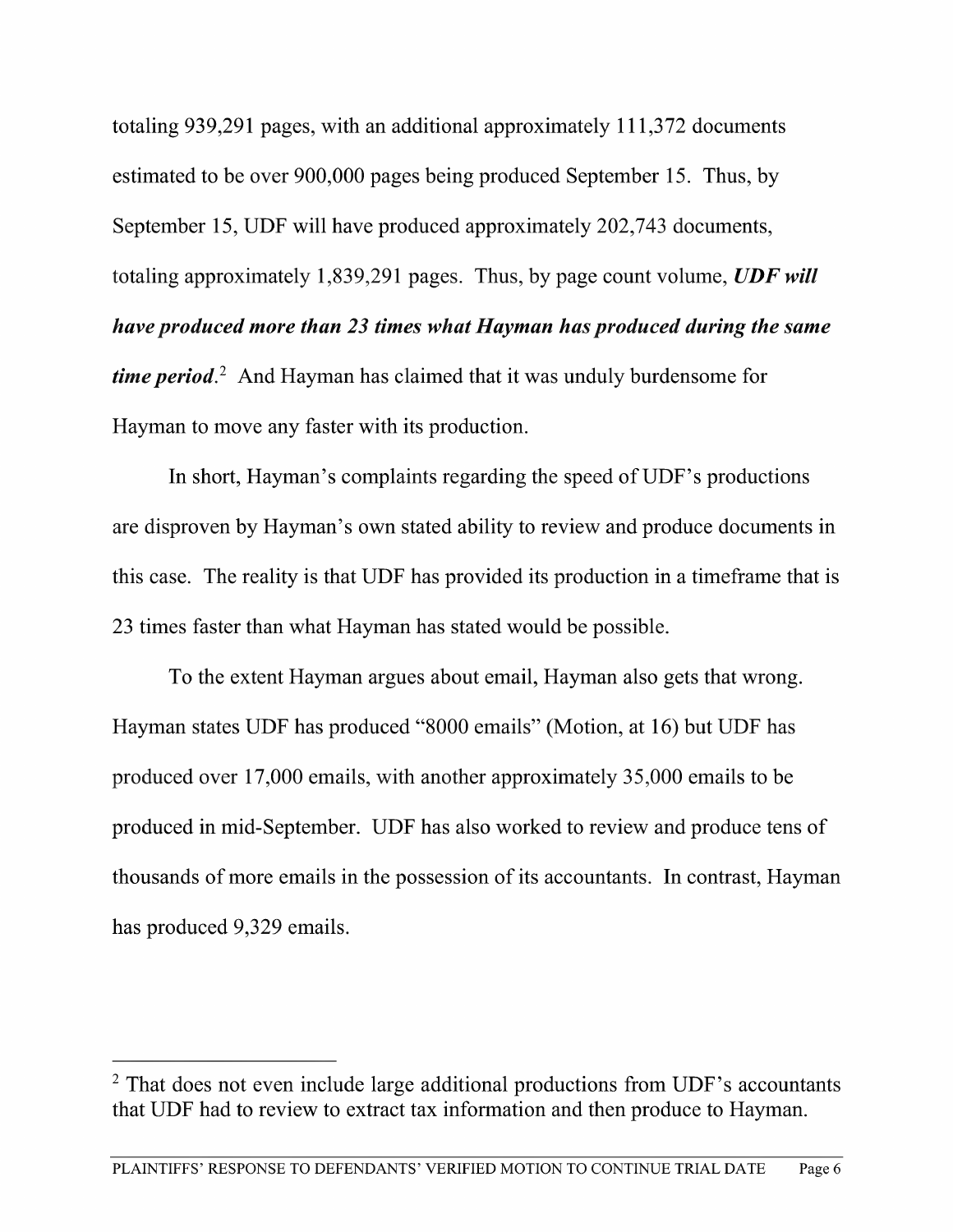#### B. Havman's unfocused fishing expedition is designed to make it impossible for UDF to complete its production.

Hayman's Motion creates the false narrative that UDF has been obstructing discovery. Nothing could be further from the truth. UDF has worked diligently and spent significant resources and over 12,000 hours of attorney time trying to satisfy Hayman's never-ending, always shifting document requests in its attempt to find defense to this case.

Hayman inundated UDF With unfocused and burdensome discovery, serving over 1200 requests that called for every single document in UDF's possession. Now, at the eleventh hour, Hayman has served new, duplicative requests to further disrupt and confuse the document production process.

As the Court recalls, Hayman repeatedly told this Court that it would prove at trial that UDF was a Ponzi scheme. Originally, last year, Hayman did work with UDF to determine what documents it needed to defend its Ponzi scheme allegations. The parties agreed on a massive production (almost a million pages) which included UDF's financials, loan files, bank files and much more. UDF undertook the requested productions, spending over 12,000 hours getting documents to Hayman. Hayman also sought and obtained the complete working papers of UDF's accountants. Surely almost a million pages of core business documents and the entirety of the third-party auditors' working papers was enough for Hayman to determine whether or not UDF was a Ponzi scheme.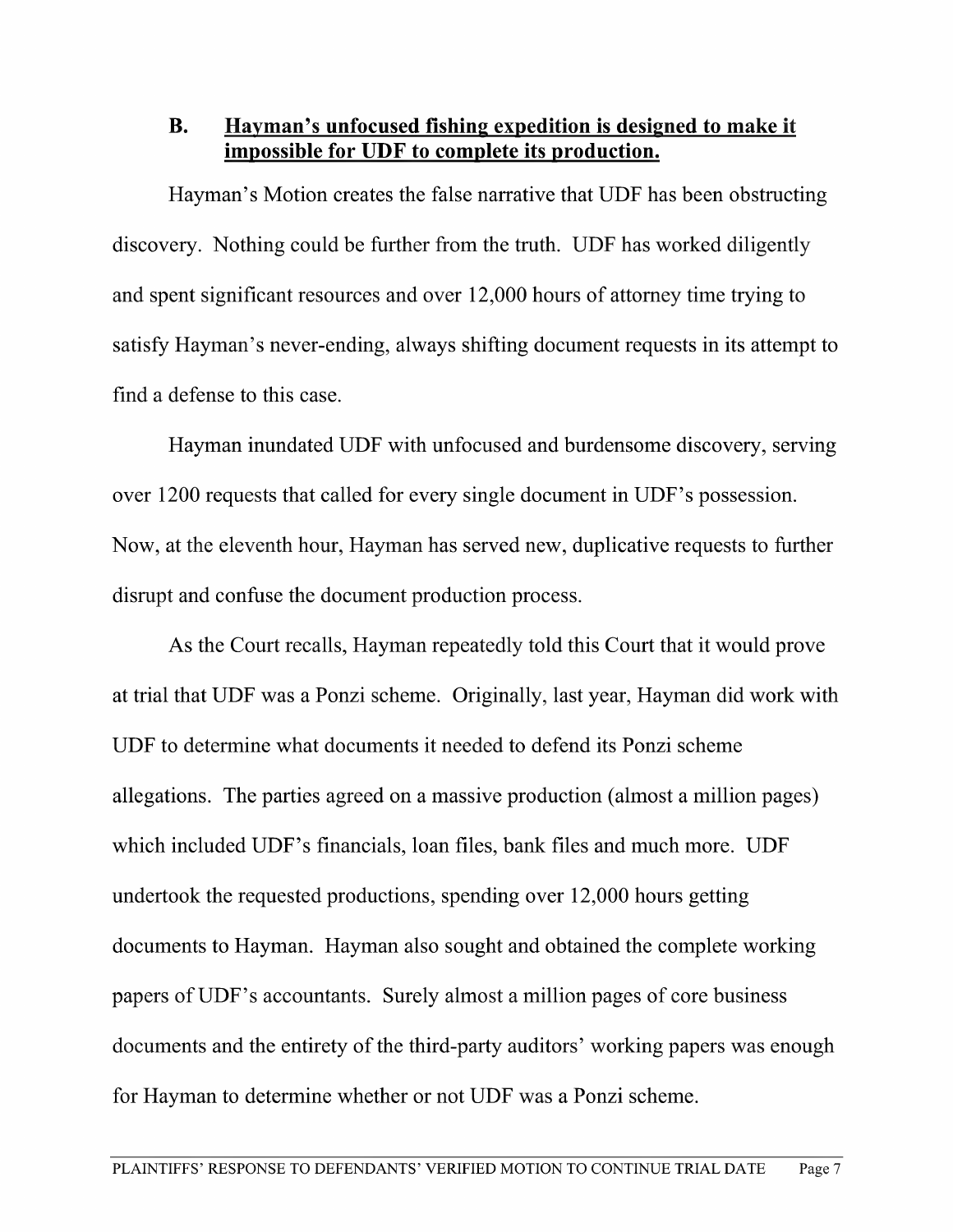However, given that UDF is not a Ponzi scheme, it is not surprising that UDF's documents did not prove Hayman's defense. So then, beginning in January 2021, Hayman began an effort to try and avoid trial. From January 2021 and through the present, Hayman has employed a tactic of abandoning its prior agreements, constantly moving the target of What it is seeking so that UDF can never pin Hayman down to a final set of documents that is capable of being produced, sending requests for email search terms that Hayman knew were impossible to comply with, and otherwise creating a never-ending process whereby Hayman will never be satisfied with anything UDF does. Hayman's requests are unfocused and all over the board, a true fishing expedition seeking varied and voluminous sets of documents.

UDF was unable to work out any reasonable agreement with Hayman because, once Hayman realized it did not want to go to trial, Hayman began making demands for email searches that were intended to prevent an agreement and that were in stark contradiction to the narrow, focused searches Hayman was using to produce its own documents. For example, Defendants recently requested that Plaintiffs search millions of emails to find any email that includes very common words, such as "lender!", or "bank!", or "default!", or "overdue!", or "adverse", or "extenl", or "forbear!", or "disclose", or "settlel", or "reimburse", or "indemnify", or "derivative", or "scheme", or "scam". While seeking to send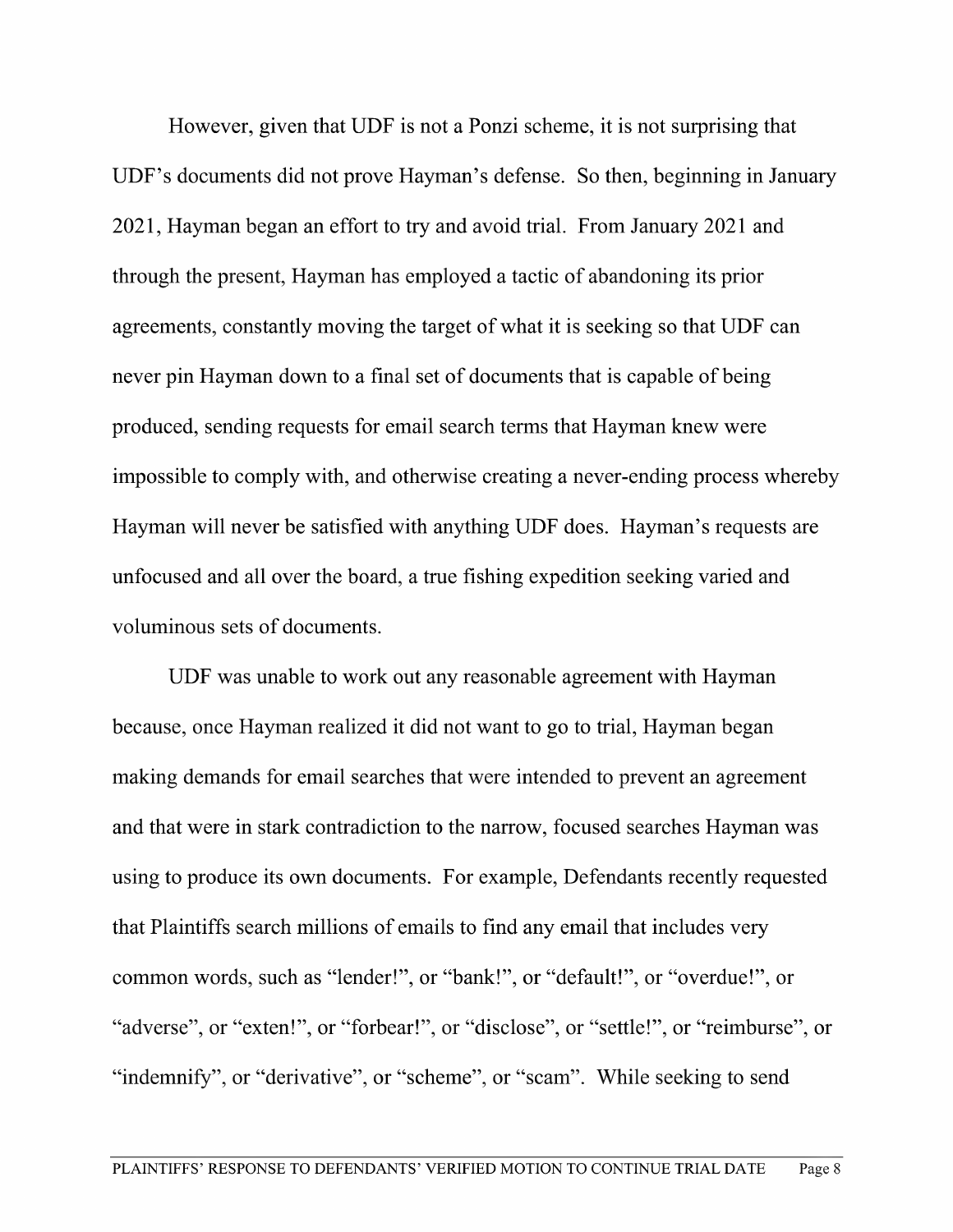Plaintiffs on this wild goose chase, Defendants have strictly limited themselves to searching for just a few narrow search terms, like "UDF." So clearly Hayman is applying a double standard in its effort to send UDF on endless document searches in order to prevent the case from coming to trial. Hayman likes to tell this Court that it has purported "smoking guns," but, if so, then Hayman would not need to do everything possible to block progress of the case to trial.

#### C. Hayman reverted to its SEC defense in June 2021.

It appears Hayman has now reverted to its argument that the (inadmissible) SEC settlement Vindicates Hayman. Of course, as briefed many times, the SEC settlement did not accuse UDF of being a Ponzi scheme; indeed, one of Kyle Bass's closest friends and business associates just testified as to how insignificant the SEC settlement was. UDF will not repeat its arguments here.

Hayman's theory set forth in its latest Motion (described at pp. 4-10), is that UDF had "scheme" to transfer money between funds to pay distributions to investors. Hayman harkens its theory to the allegations by the SEC. See, e.g., Motion, at 10. UDF will establish at trial that there was no "scheme," and that its loans and distributions were all legitimate business practices. Indeed, the SEC itself did not allege anything improper about the very same business practices that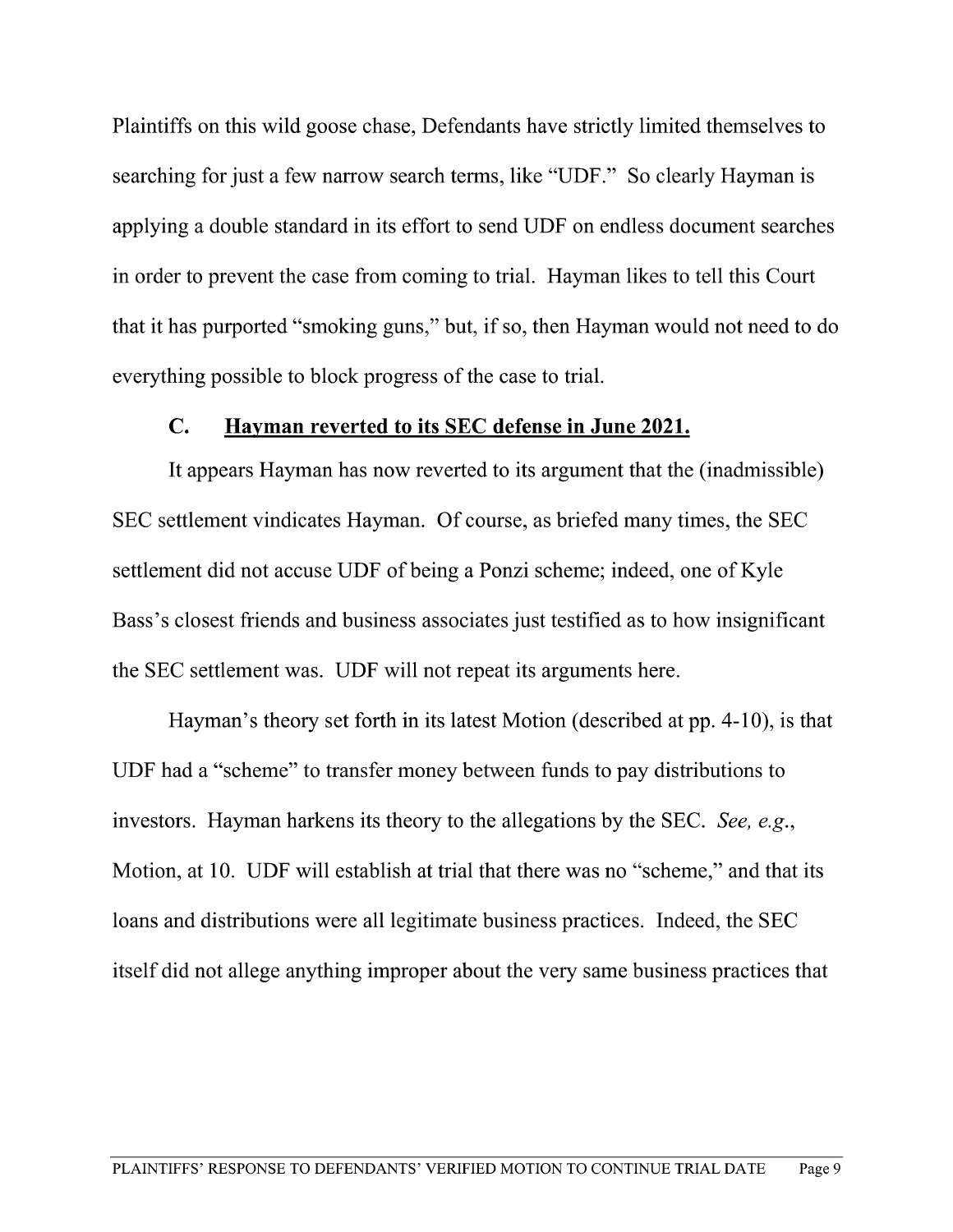Hayman now relies upon for the cornerstone of its defense.<sup>3</sup> But respecting the Court's time and recognizing this is neither the time nor place to prove UDF's case, UDF will not take up the Court's time knocking down Hayman's strawmen.

At issue here is Hayman's claim it is being "ambushed" by UDF's "late" productions of documents that UDF provided to the SEC. But Hayman has only its own lack of diligence to blame for the timing of such production. The SEC settlement was published in 2018, so Hayman has been aware of any such theory since 2018, and indeed (unsuccessfully) argued such theory ad nauseum in the TCPA process. UDF objected to producing the SEC documents on July 27, 2020, yet Hayman chose not to move to compel production of these documents until June <sup>2021</sup> when Hayman decided to re-focus on its SEC theory after UDF's massive production of its core business records showed UDF was not a Ponzi scheme. UDF has been nothing but diligent since the Court ordered production, and upon production of the SEC materials, UDF will have produced almost 2 million pages of documents.4

Hayman's long narrative regarding recently obtaining "smoking guns" in the Whitley Penn documents that UDF somehow hid from Hayman is disproven by Hayman's own argument. The documents and allegations Hayman makes are, according to Hayman, what the SEC's <sup>2018</sup> Complaint concerned. See, e.g., Motion, at 10. This is nothing new or hidden, and certainly wasn't anything that caused the SEC to require any changes in UDF's business practices.

<sup>&</sup>lt;sup>4</sup> In its August 20, 2021 Motion for Entry of Order on Defendants' Second Motion to Compel (at p. 4), regarding the SEC documents that UDF will have fully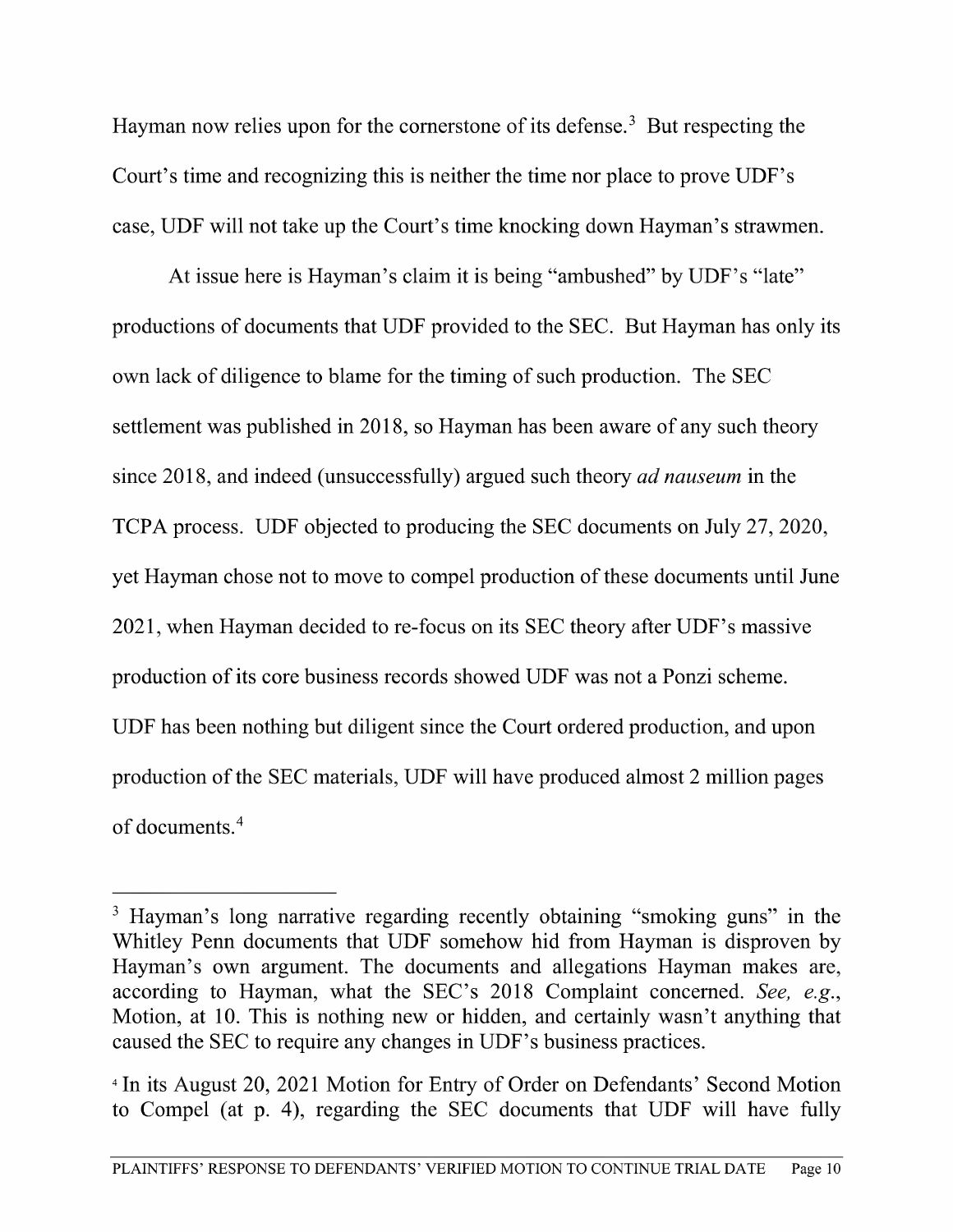### D. The Whitley Penn email production is a result of Hayman's <u>failure to honor its agreement to provide focused search terms,</u> forcing UDF to expend significant time and resources on the production.

As to the Whitley Penn emails, given the volume of emails between UDF and its accountants, last year Hayman agreed to provide search terms to narrow its requests to relevant information. UDF repeatedly asked Hayman to provide such search terms, and Hayman repeatedly failed to do so. Eventually, given Hayman's abandonment of its prior promises, and its refusal to make any meaningful effort to move this production forward, UDF told Hayman it would undertake the extremely burdensome task of reviewing and producing all of the Whitley Penn emails. UDF told Hayman this would be burdensome and would take months to  $\delta$ . Thus,

produced by September 15, Hayman states: "These are the exact documents **Defendants need for the defense of this case."** But as further evidence of Defendants' intent never to finalize discovery, the Motion lists other endless motions and massive quantities of documents Hayman intends to pursue.

 $5$  The Whitley Penn production, as conveyed to Defendants, has indeed taken up very substantial time and resources, resulting in some slowing of UDF's final production of its other remaining documents. There are several reasons why the Whitley Penn document review is so time-consuming and burdensome. First, UDF has reviewed (or will review) over 42,000 documents in connection with the Whitley Penn review. Second, because Whitley Penn performed work for individuals and entities that are not parties to (and not relevant to) this lawsuit. UDF has to review each document and determine whether the document should be produced in full, withheld in full, or redacted on responsiveness grounds. Third, UDF has to review (and redact or withhold, as appropriate) the Whitley Penn documents for other issues, including: tax-related information, personal identifying information (e.g., social security numbers), personal financial information, and privilege. Fourth, the review of the Whitley Penn documents for tax-related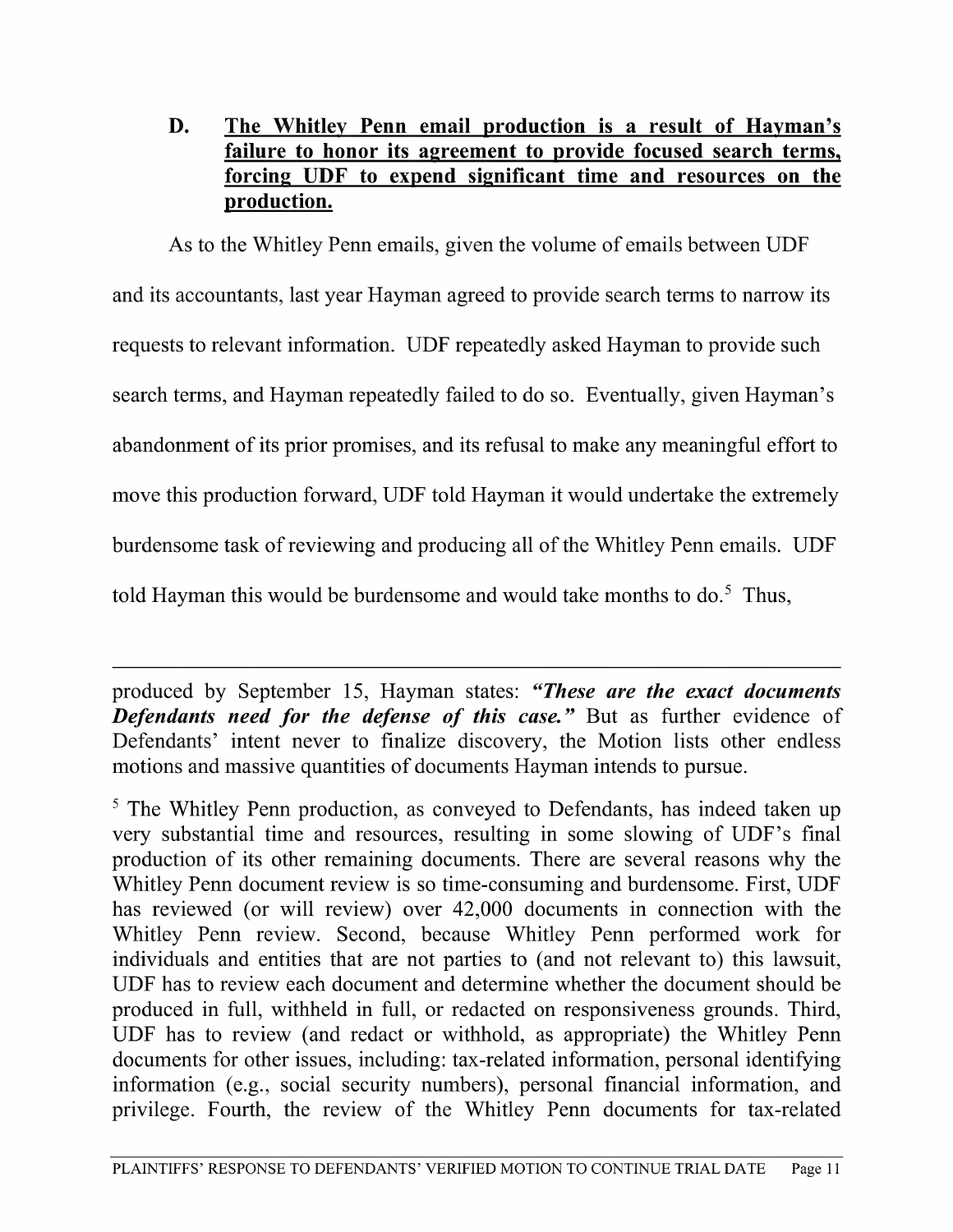Hayman understood that its failure to narrow its requests would lead to a drawnout production schedule. Any complaint Hayman has regarding timing of the production is due to Hayman's actions, not UDF's.

#### E. Haxman's complaints regarding redactions are unfounded.

Hayman complains UDF has made "excessive redactions" that have caused Hayman problems. Because Hayman has refused to ever remotely tailor its discovery, forcing UDF to produce entire sets of files and emails, UDF has necessarily had to make redactions according to a proper protocol for information unrelated to this case, privileged information, and private financial information that is swept up by these vast, overbroad productions. Hayman likewise made vast redactions to its production, a fact that it consistently fails to disclose to the Court. UDF understands that in the course of this massive project, there can be questions or issues that come up regarding redactions. The parties set up a specific protocol for that. Hayman has utilized that protocol, sending voluminous lists of documents with redactions it had questions on, and UDF has responded to all such inquiries in a timely manner.

information is particularly time-consuming because Whitley Penn assisted in the preparation of UDF's tax returns. In sum, these documents include sensitive information and must be carefully reviewed. UDF is largely finished with this production.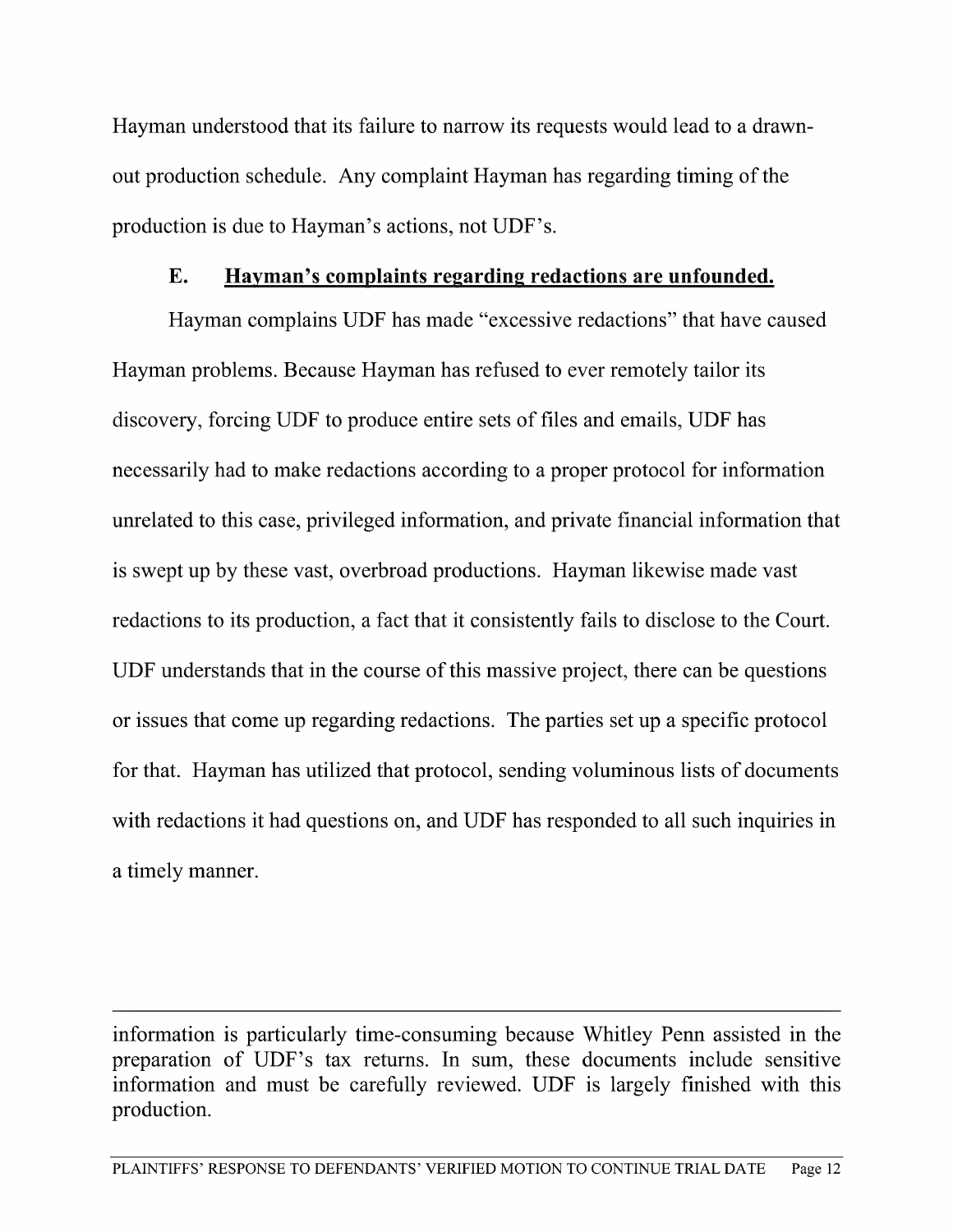#### F. Hayman has failed to fulfill its discovery obligations.

At the same time Hayman was searching for a defense and forcing UDF to expend more than twenty times the resources Hayman was expending on its production, Hayman was refusing to fulfill its discovery obligations. Throughout the discovery process, UDF has worked with Hayman to narrowly tailor its discovery to the issues in this case and has never demanded or sought any unreasonable or burdensome volume of discovery.

Hayman repeatedly stated it was too burdensome to produce more than few thousand emails every three weeks, thus taking almost a year to produce approximately 17,000 documents. In January 2021, Hayman announced it was going to purposefully hold back its further productions as discovery leverage. UDF obtained a Court order which required Hayman to finalize production in key areas of discovery by July 10, 2021. Hayman made no effort to comply with key parts of that Order and admitted that it had not previously done a proper search for documents, yet Hayman has done nothing to get in compliance with the Court's order or do the searches it failed to do the first time. See Cirangle Dec., Exs. A, B. UDF also discovered that Hayman violated the Court's 2018 order regarding discovery for the TCPA motion by failing to provide documents directly called for in that Order. In addition, Hayman has failed to produce wide swaths of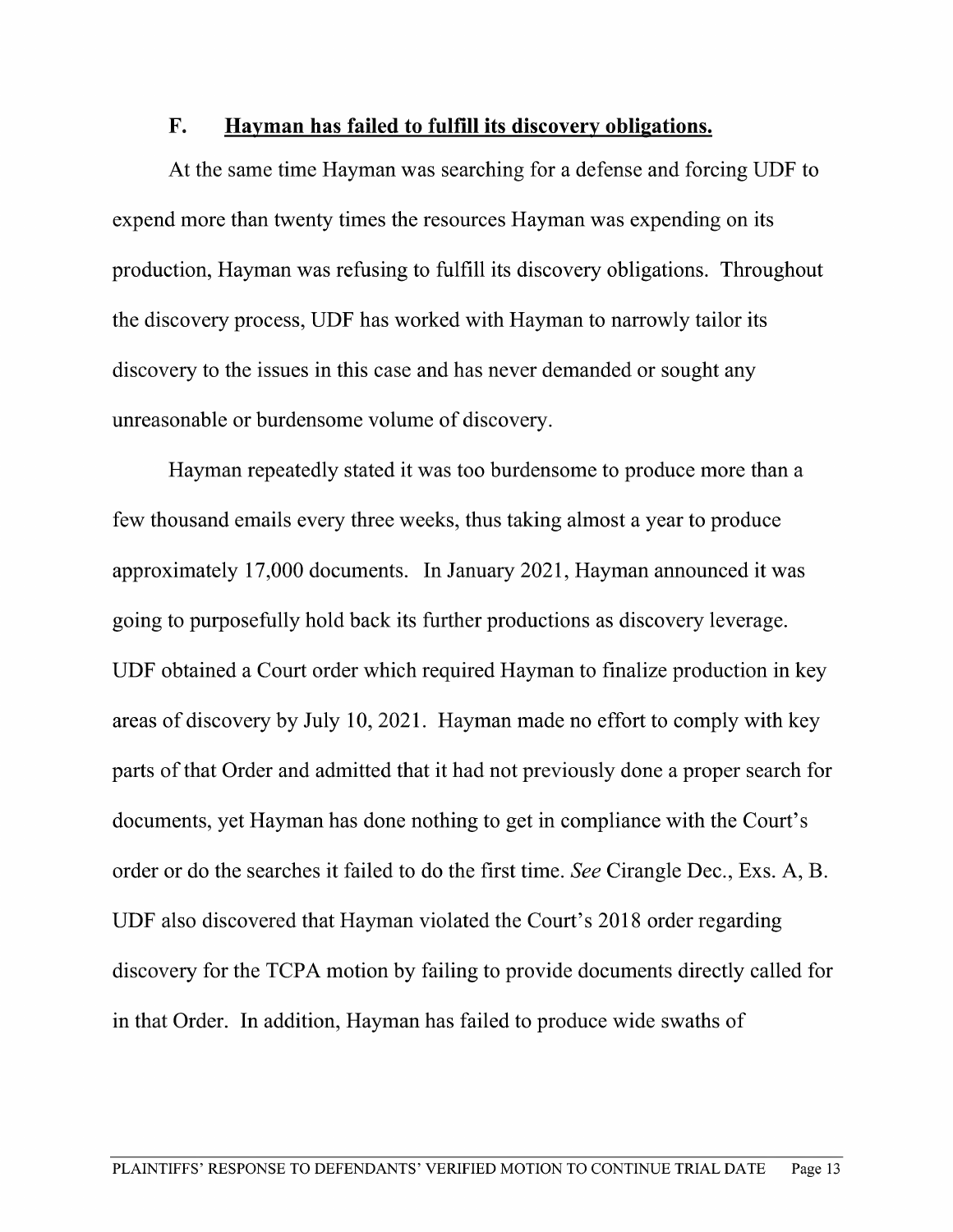documents, including its financials, investor redemptions and many other important documents.

When UDF tries to work cooperatively with Hayman on discovery, Hayman does not fulfill its promises. For example, Hayman agreed to provide a revised privilege log by August 4, but never did so and has ignored subsequent communications on that subject. Hayman declared, unilaterally, that it would not cooperate in any depositions going forward and would file a motion to block the taking of depositions. Cirangle Dec., EX. C. Hayman could not be more transparent in its aim to derail discovery and trial.

### III. THE TRIAL DATE SHOULD BE RESET ONLY ONCE AND TO A DATE THAT ENSURES IT WILL GO FORWARD

The circumstances Hayman blames for its failure to be ready for trial are the result of the tactics Hayman has employed for the <sup>16</sup> months since this case was remanded. The gamesmanship must end now.

Procedures must be put in place to curtail Hayman's tactical refusal to move forward in discovery and excuses. The only way to get this case to trial is to adhere to deadlines that Will require the parties to focus on document discovery that really matters and move forward with depositions.

UDF proposes the following schedule to resolve both Hayman's stated need for more time, UDF's valid concern that this will trigger an unending set of delays, and UDF's reasonable desire to have a firm trial date that will be certain: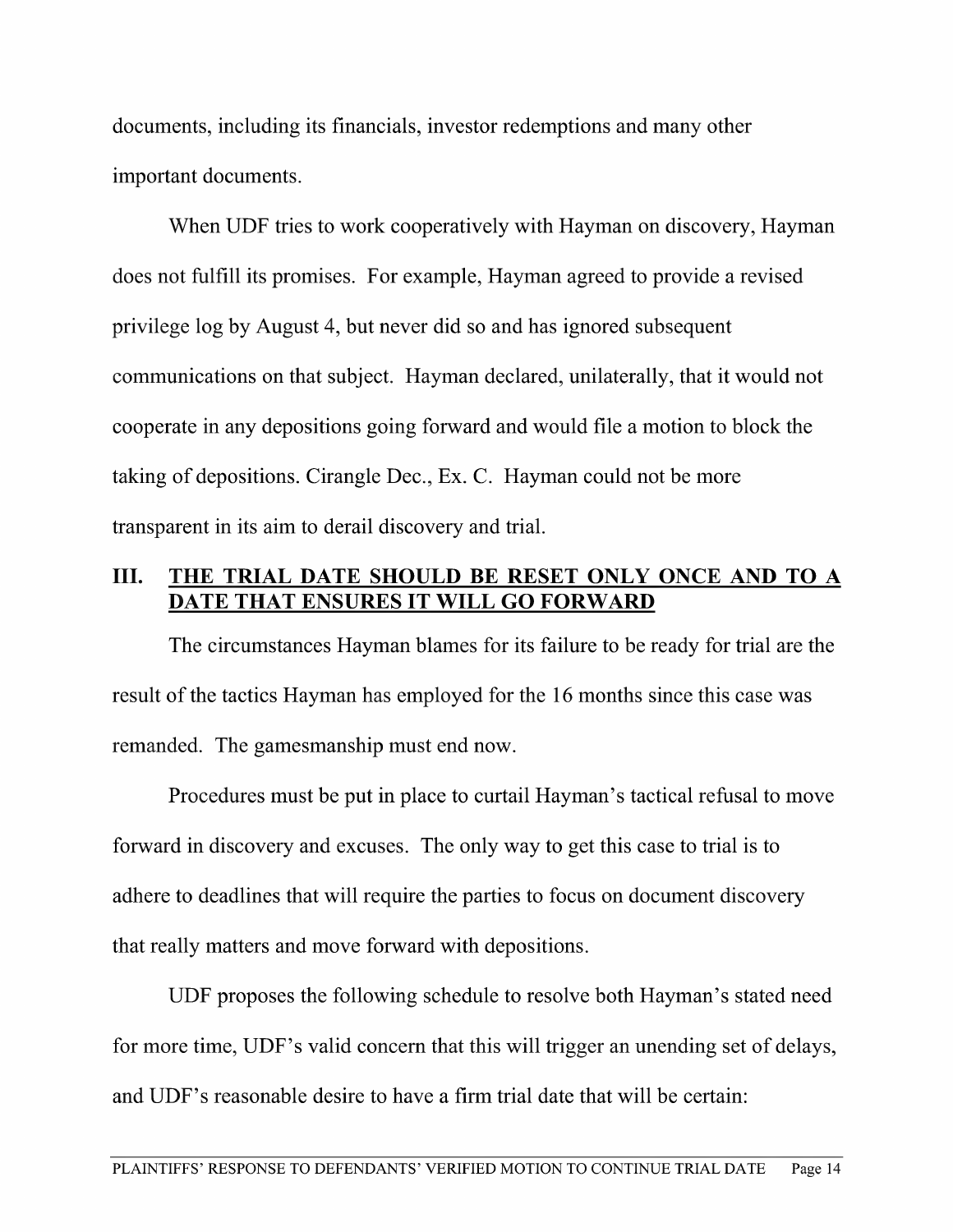- Except for deposition subpoenas to third parties, written discovery is closed (as of August 20, 2021) and Will not be reopened beyond what is already pending (including UDF's Motion for Net Worth Discovery).
- Any motions to compel must be filed by November 7, 2021.
- The trial date is moved to May 23, 2022. UDF does not believe Hayman's proffered date of March 21, 2022 is one Hayman intends to be prepared for, based upon the statements in Hayman's Motion, and UDF believes setting the trial on that date will simply result in yet another continuance. But given Hayman's representation to the Court that they could be ready for trial on March 21, Hayman can have no excuse not to be ready With the additional time provided by the May 23 trial date.
- Fact discovery cut off (other than written discovery as set forth above)  $\bullet$ and expert deadlines will all be governed by Judge Montgomery's standard scheduling order, as they currently are.

UDF understands that Hayman agrees to the May 23 trial date and the expert

deadlines but does not agree to the additional cut-off dates proposed by UDF.

UDF is unwilling to move the trial date to May <sup>23</sup> if such procedures are not put in

place to ensure that this is the only trial continuance in this matter.

DATED: August 27, 2021 Respectfully submitted,

By: /s/ Ellen A. Cirangle<br>Ellen A. Cirangle CA Bar No. 164188 ecirangle@lubinolson.com (admitted pro hac vice) Jonathan E. Sommer State Bar No. 24002974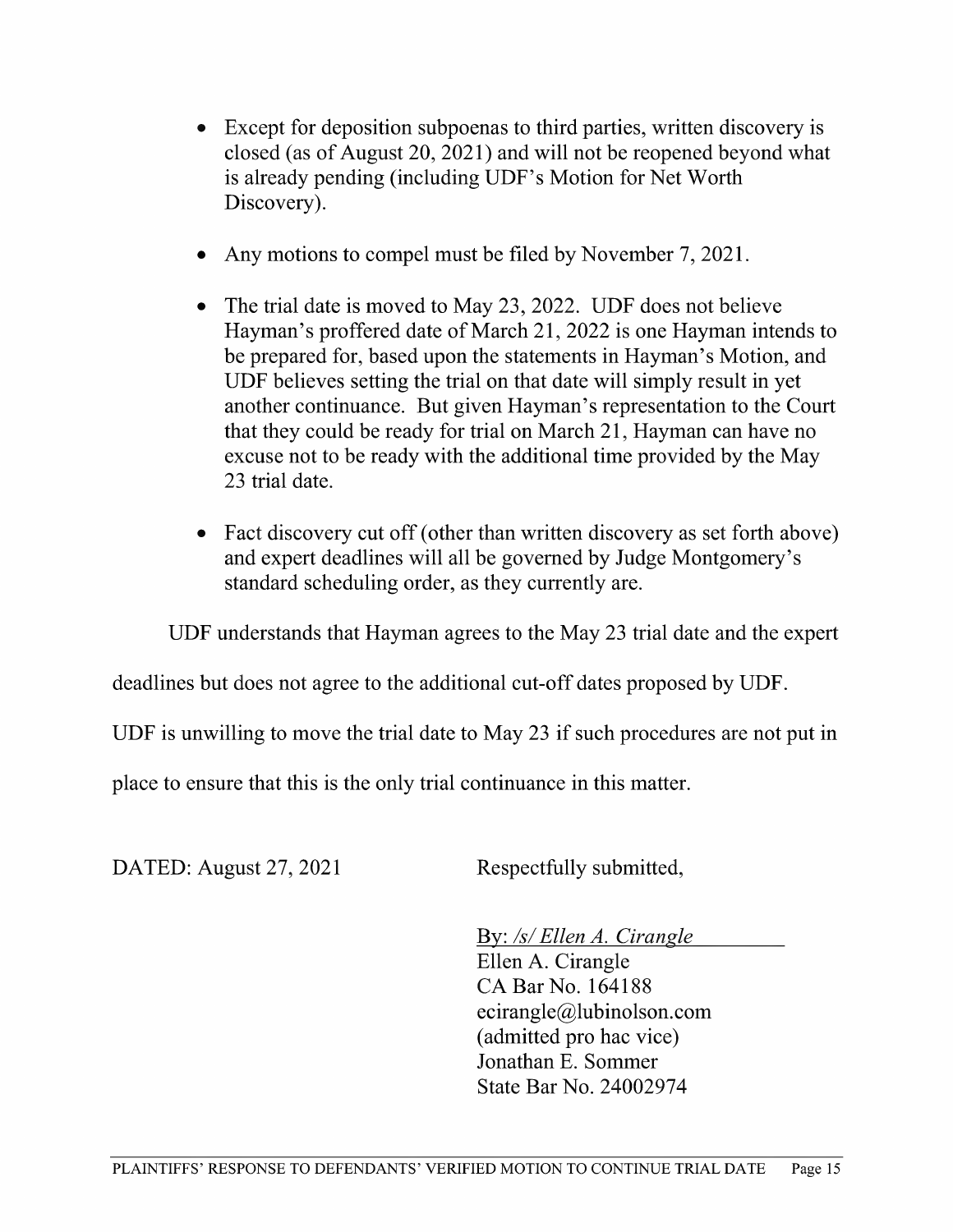jsommer@lubinolson.com<br>Ian E. Browning CA Bar No. 262246 ibrowning@lubinolson.com (admitted pro hac Vice) Gabriel A. Peixoto CA Bar N0. 306758 gpeixoto@lubinolson.com (admitted pro hac Vice) Lubin Olson & Niewiadomski LLP Transamerica Pyramid 600 Montgomery Street, 14th Floor San Francisco, California 94111 Telephone: (415) 981-0550 Facsimile: (415) 981-4343

E. Leon Carter State Bar No. 03914300 lcarter@carteramett.com Linda R. Stahl State Bar No. 00798525 lstahl@carteramett.com Joshua J. Bennett State Bar No. 24059444 jbennett@carterarnett.com Courtney Barksdale Perez State Bar No. 24061135 cperez@carterarnett.com Carter Amett, PLLC 8150 N. Central Expressway, Suite 500 Dallas, Texas 75206 Telephone: 214.550.8188 Facsimile: 214.550.8185

Leland C. de la Garza State Bar No. 05646600 ldelagarza@hallettperrin.com Stewart H. Thomas State Bar No. 19868950 sthomas@hallettperrin.com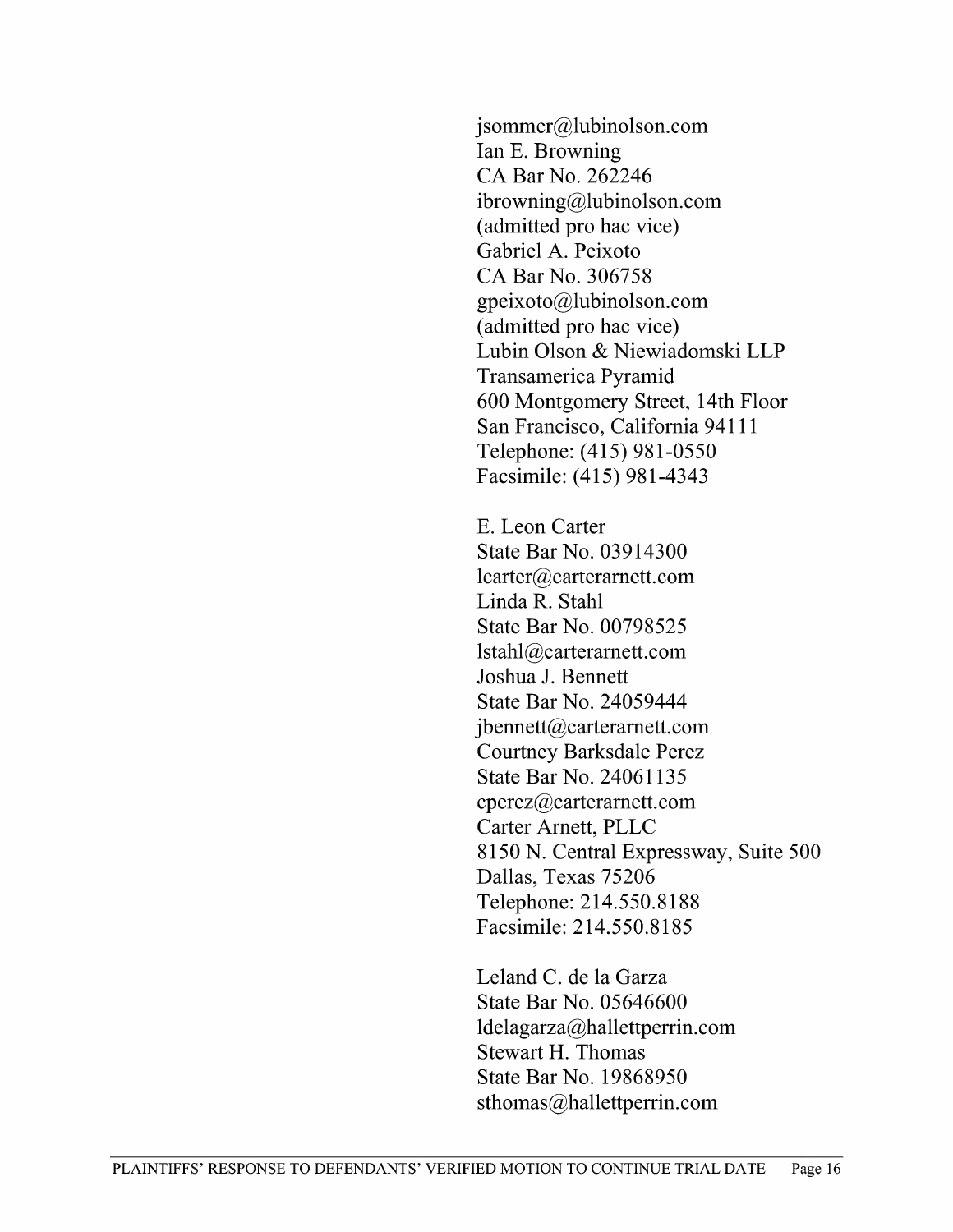Elizabeth A. Fitch State Bar No. 24075777 Joshua C. Rovelli State Bar No. 24110301

HALLETT & PERRIN, P.C. 1445 Ross Avenue, Suite 2400 Dallas, Texas 75202 Telephone: (214) 953—0053 Facsimile: (214) 922-4142

#### ATTORNEYS FOR PLAINTIFFS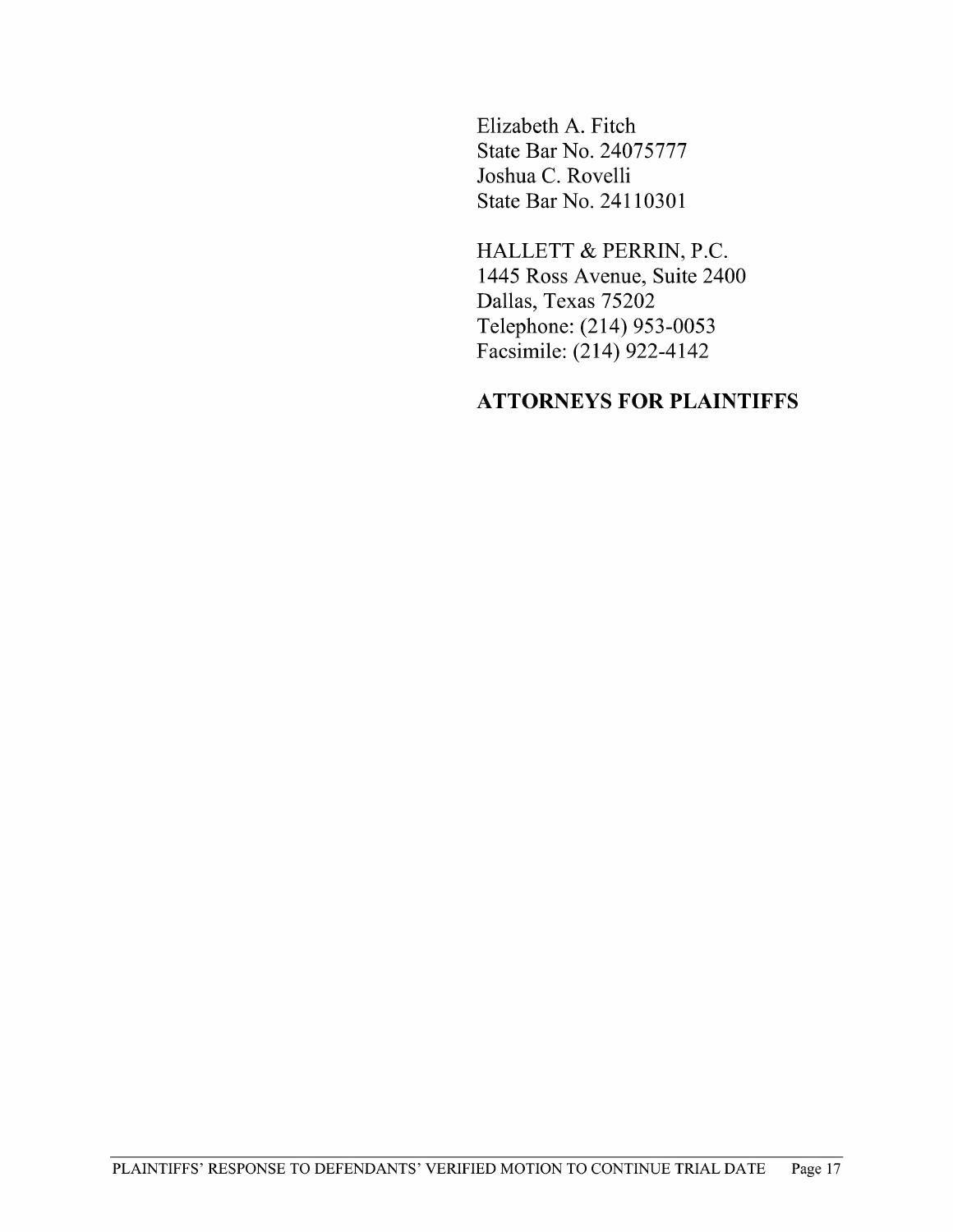### CERTIFICATE OF SERVICE

This is to certify that on August  $27$ ,  $2021$ , a true and correct copy of the foregoing instrument was delivered to Defendants' counsel of record through court-approved electronic filing system.

> /s/Ellen A. Cirangle Ellen A. Cirangle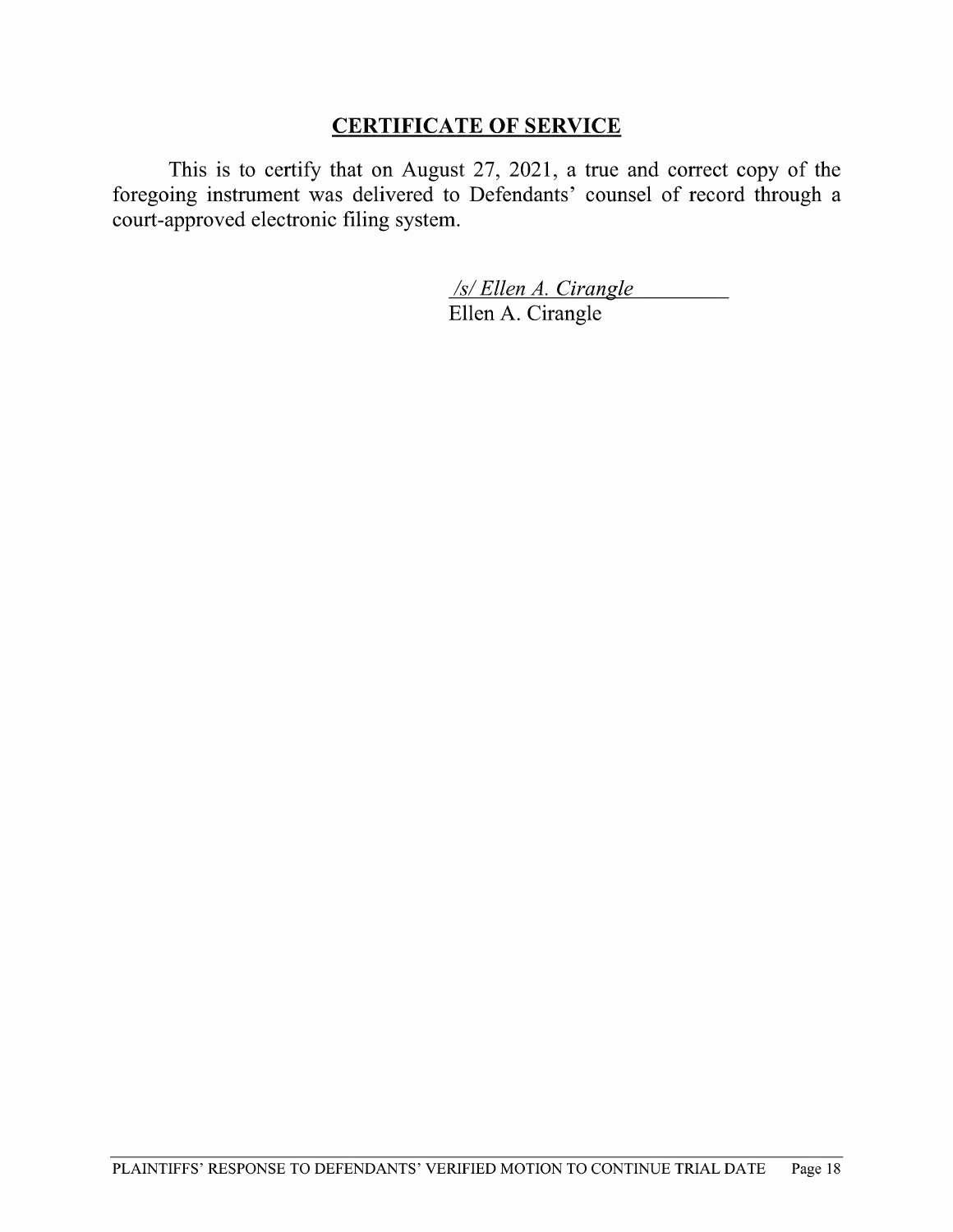Automated Certificate of eService<br>This automated certificate of service was created by the efiling system. The filer served this document via email generated by the efiling system. on the date and to the persons listed below. The rules governing certificates of service have not changed. Filers must still provide a certificate of service that complies with all applicable rules.

Gloria Beasley on behalf of Jonathan Sommer Bar No. <sup>24002974</sup> gbeasley@lubinolson.com Envelope ID: 56751358 Status as of 8/30/2021 9:25 AM CST

Associated Case Party: UNITED DEVELOPMENT FUNDING II, L.P, A DELAWARE LIMITED PARTNERSHIP

| <b>Name</b>             | <b>BarNumber</b> | <b>Email</b>                 | TimestampSubmitted   | <b>Status</b> |
|-------------------------|------------------|------------------------------|----------------------|---------------|
| Leland C.de la Garza    |                  | Idelagarza@hallettperrin.com | 8/27/2021 6:59:58 PM | <b>SENT</b>   |
| <b>Stewart H.Thomas</b> |                  | sthomas@hallettperrin.com    | 8/27/2021 6:59:58 PM | <b>SENT</b>   |
| Elizabeth A.Fitch       |                  | efitch@hallettperrin.com     | 8/27/2021 6:59:58 PM | <b>SENT</b>   |
| Joshua C.Rovelli        |                  | jrovelli@hallettperrin.com   | 8/27/2021 6:59:58 PM | <b>SENT</b>   |
| Jesse Beck              |                  | jbeck@hallettperrin.com      | 8/27/2021 6:59:58 PM | <b>SENT</b>   |

Associated Case Party: J.KYLEBASS

| <b>Name</b>        | <b>BarNumber</b> | Email                       | TimestampSubmitted   | <b>Status</b> |
|--------------------|------------------|-----------------------------|----------------------|---------------|
| Jeffrey MTillotson |                  | jtillotson@tillotsonlaw.com | 8/27/2021 6:59:58 PM | <b>SENT</b>   |
| Jonathan RPatton   |                  | jpatton@tillotsonlaw.com    | 8/27/2021 6:59:58 PM | <b>SENT</b>   |
| Joseph Alrrobali   |                  | airrobali@tillotsonlaw.com  | 8/27/2021 6:59:58 PM | <b>SENT</b>   |
| Benjamin Nabors    |                  | bnabors@tillotsonlaw.com    | 8/27/2021 6:59:58 PM | <b>SENT</b>   |

#### Case Contacts

| Name                  |  |
|-----------------------|--|
| Joshua Bennett        |  |
| Karly Rodine          |  |
| Cole B.Ramey          |  |
| Raymond T.Fischer     |  |
| Shannon Vanvickle     |  |
| Edgar Leon Carter     |  |
| <b>Courtney Perez</b> |  |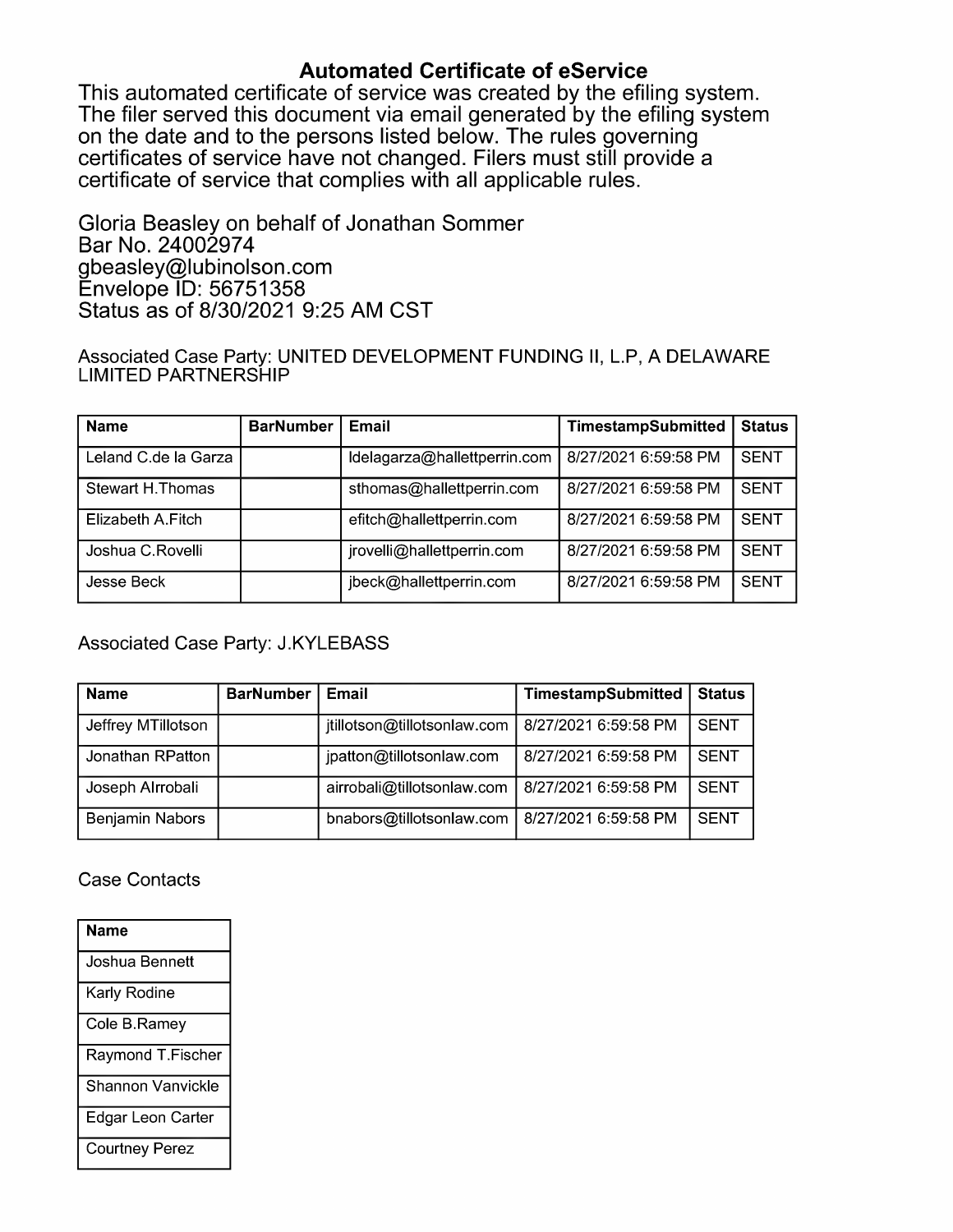**Automated Certificate of eService**<br>This automated certificate of service was created by the efiling system. The filer served this document via email generated by the efiling system. on the date and to the persons listed below. The rules governing certificates of service have not changed. Filers must still provide a certificate of service that complies with all applicable rules.

Gloria Beasley on behalf of Jonathan Sommer Bar No. <sup>24002974</sup> gbeasley@lubinolson.com Envelope ID: 56751358 Status as of 8/30/2021 9:25 AM CST

#### Case Contacts

| Linda Richichi Stahl     | 798525 | Istahl@carterarnett.com            | 8/27/2021 6:59:58 PM | <b>SENT</b> |
|--------------------------|--------|------------------------------------|----------------------|-------------|
| Cathryn Hopkins          |        | chopkins@carterarnett.com          | 8/27/2021 6:59:58 PM | <b>SENT</b> |
| <b>Ellen Cirangle</b>    |        | ecirangle@lubinolson.com           | 8/27/2021 6:59:58 PM | <b>SENT</b> |
| Jonathan Sommer          |        | JSommer@lubinolson.com             | 8/27/2021 6:59:58 PM | <b>SENT</b> |
| Susie Wade               |        | swade@tillotsonlaw.com             | 8/27/2021 6:59:58 PM | <b>SENT</b> |
| Alan Wright              |        | alan.wright@kilpatricktownsend.com | 8/27/2021 6:59:58 PM | <b>SENT</b> |
| Mayra Martinez           |        | mmartinez@hallettperrin.com        | 8/27/2021 6:59:58 PM | <b>SENT</b> |
| Leslie Richardson        |        | Leslie.Richardson@dallascounty.org | 8/27/2021 6:59:58 PM | <b>SENT</b> |
| <b>Monica Litle</b>      |        | mlitle@carterarnett.com            | 8/27/2021 6:59:58 PM | <b>SENT</b> |
| Joanne Dixon             |        | jdixon@hallettperrin.com           | 8/27/2021 6:59:58 PM | <b>SENT</b> |
| Mey Saephan              |        | msaephan@lubinolson.com            | 8/27/2021 6:59:58 PM | <b>SENT</b> |
| <b>Brooke Floyd</b>      |        | bfloyd@kilpatricktownsend.com      | 8/27/2021 6:59:58 PM | <b>SENT</b> |
| Kathleen Newsome         |        | knewsome@carterarnett.com          | 8/27/2021 6:59:58 PM | <b>SENT</b> |
| Dena KLambert            |        | dlambert@hallettperrin.com         | 8/27/2021 6:59:58 PM | <b>SENT</b> |
| Kira Lytle               |        | klytle@tillotsonlaw.com            | 8/27/2021 6:59:58 PM | <b>SENT</b> |
| Ruben Gandia             |        | rgandia@carterarnett.com           | 8/27/2021 6:59:58 PM | <b>SENT</b> |
| Jordan Haynie            |        | jhaynie@carterarnett.com           | 8/27/2021 6:59:58 PM | <b>SENT</b> |
| <b>Enrique Ramirez</b>   |        | eramirez@tillotsonlaw.com          | 8/27/2021 6:59:58 PM | <b>SENT</b> |
| Shan Li                  |        | sli@lubinolson.com                 | 8/27/2021 6:59:58 PM | <b>SENT</b> |
| lan Browning             |        | ibrowning@lubinolson.com           | 8/27/2021 6:59:58 PM | <b>SENT</b> |
| <b>Brandon Pettigrew</b> |        | brandon.pettigrew@dallascounty.org | 8/27/2021 6:59:58 PM | <b>SENT</b> |

Associated Case Party: HAYMAN CAPITAL MANAGEMENT, L.P.

Name